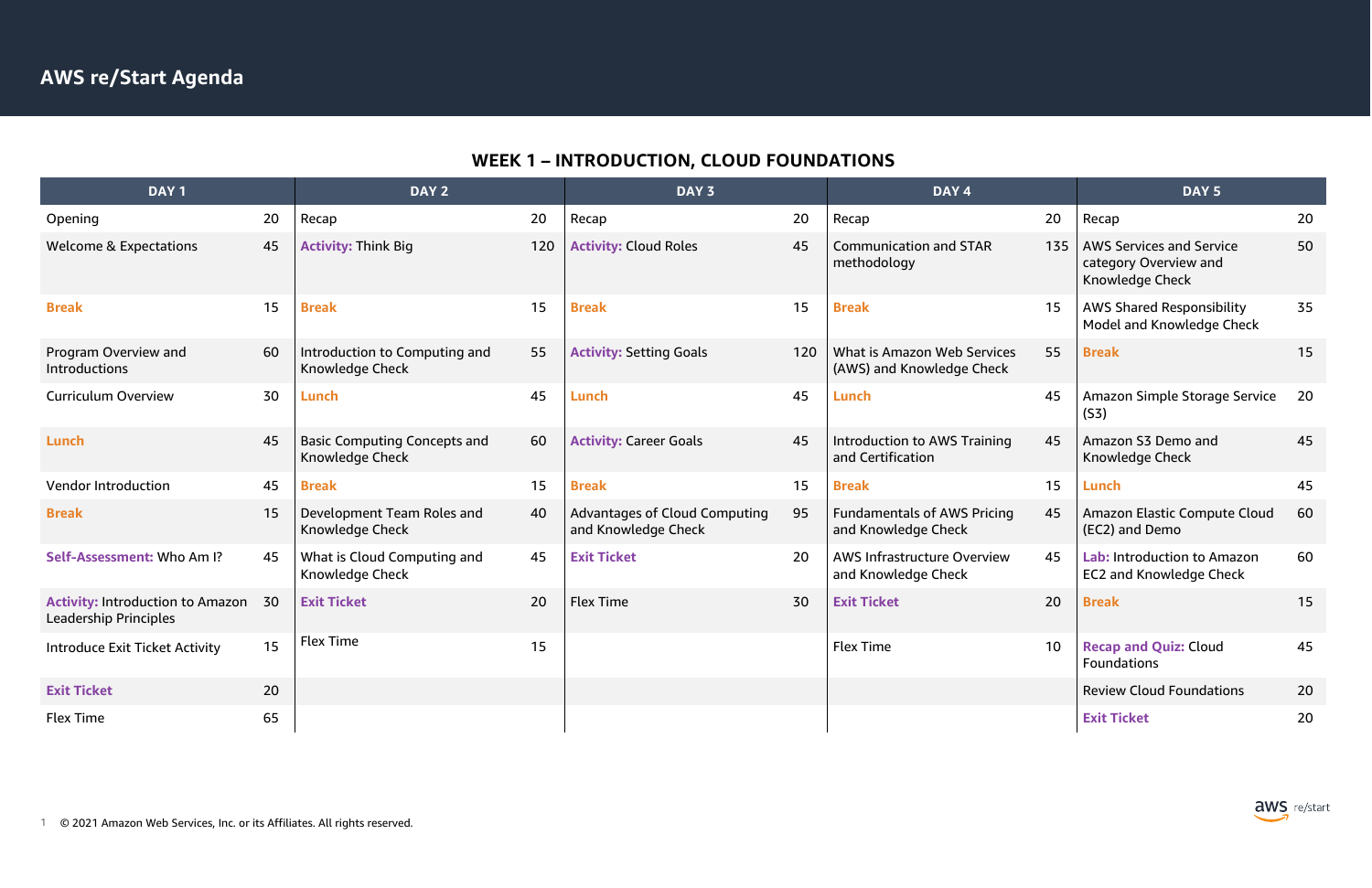#### **WEEK 2 - LINUX**

| DAY <sub>1</sub>                                  |    | DAY <sub>2</sub>                                         |    | DAY <sub>3</sub>                                      |    | DAY <sub>4</sub>                               |    | DAY <sub>5</sub>                                 |    |
|---------------------------------------------------|----|----------------------------------------------------------|----|-------------------------------------------------------|----|------------------------------------------------|----|--------------------------------------------------|----|
| Recap                                             | 20 | Recap                                                    | 20 | Recap                                                 | 20 | Recap                                          | 20 | Recap                                            | 20 |
| <b>Introduction to Linux</b>                      | 50 | <b>Editing Files</b>                                     | 65 | Lab: Working with Files and<br>Knowledge Check        | 60 | Lab: Working with Commands                     | 75 | The Bash Shell                                   | 75 |
| Lab: Introduction to Linux and<br>Knowledge Check | 30 | <b>Break</b>                                             | 15 | <b>Break</b>                                          | 15 | <b>Break</b>                                   | 15 | Lab: Bash Shell and Knowledge<br>Check           | 50 |
| <b>Break</b>                                      | 15 | Lab: Editing Files and Knowledge<br>Check                | 75 | <b>Managing File Permissions</b>                      | 60 | <b>Managing Processes</b>                      | 65 | <b>Break</b>                                     | 15 |
| <b>Linux Command Line</b>                         | 75 | Working with the File System                             | 65 | Lab: Managing File Permissions<br>and Knowledge Check | 65 | Lab: Managing Processes and<br>Knowledge Check | 75 | <b>Bash Shell Scripting</b>                      | 11 |
| Lunch                                             | 45 | Lunch                                                    | 45 | Lunch                                                 | 45 | Lunch                                          | 45 | Lunch                                            | 45 |
| Lab: Linux Command Line and<br>Knowledge Check    | 45 | Lab: Working with the File System<br>and Knowledge Check | 60 | <b>Working with Commands</b>                          | 90 | <b>Managing Services</b>                       | 65 | Lab: Bash Shell Scripting and<br>Knowledge check | 55 |
| <b>Users and Groups</b>                           | 65 | <b>Break</b>                                             | 15 | <b>Break</b>                                          | 15 | <b>Break</b>                                   | 15 | <b>Break</b>                                     | 15 |
| <b>Break</b>                                      | 15 | <b>Working with Files</b>                                | 65 | <b>Exit Ticket</b>                                    | 20 | Lab: Managing Services and<br>Knowledge Check  | 40 | <b>Exit Ticket</b>                               | 20 |
| Lab: Users and Groups and<br>Knowledge Check      | 60 | <b>Exit Ticket</b>                                       | 20 | <b>Flex Time</b>                                      | 60 | <b>Exit Ticket</b>                             | 20 | <b>Flex Time</b>                                 | 45 |
| <b>Exit Ticket</b>                                | 20 | <b>Flex Time</b>                                         | 5  |                                                       |    | <b>Flex Time</b>                               | 15 |                                                  |    |
| <b>Flex Time</b>                                  | 10 |                                                          |    |                                                       |    |                                                |    |                                                  |    |

|    | DAY <sub>4</sub>                               |    | DAY <sub>5</sub>                                 |     |
|----|------------------------------------------------|----|--------------------------------------------------|-----|
| 20 | Recap                                          | 20 | Recap                                            | 20  |
| 60 | Lab: Working with Commands                     | 75 | The Bash Shell                                   | 75  |
| 15 | <b>Break</b>                                   | 15 | Lab: Bash Shell and Knowledge<br>Check           | 50  |
| 60 | <b>Managing Processes</b>                      | 65 | <b>Break</b>                                     | 15  |
| 65 | Lab: Managing Processes and<br>Knowledge Check | 75 | <b>Bash Shell Scripting</b>                      | 110 |
| 45 | Lunch                                          | 45 | Lunch                                            | 45  |
| 90 | <b>Managing Services</b>                       | 65 | Lab: Bash Shell Scripting and<br>Knowledge check | 55  |
| 15 | <b>Break</b>                                   | 15 | <b>Break</b>                                     | 15  |
| 20 | Lab: Managing Services and<br>Knowledge Check  | 40 | <b>Exit Ticket</b>                               | 20  |
| 60 | <b>Exit Ticket</b>                             | 20 | <b>Flex Time</b>                                 | 45  |
|    | <b>Flex Time</b>                               | 15 |                                                  |     |
|    |                                                |    |                                                  |     |

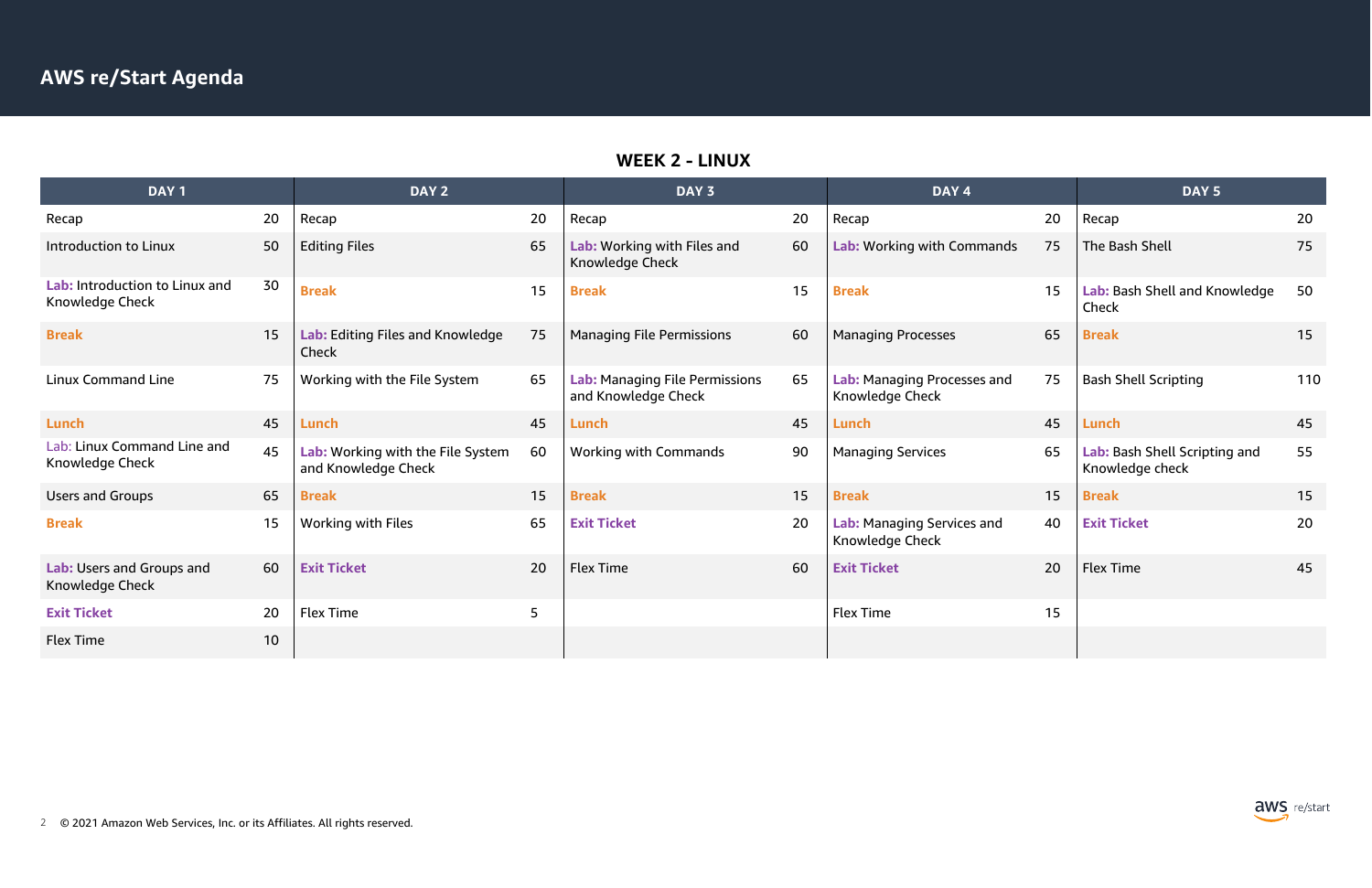

# **WEEK 3 – LINUX, NETWORKING**

| DAY <sub>1</sub>                                |     | DAY 2                                                         |     | DAY <sub>3</sub>                                                |    | DAY <sub>4</sub>                                                     |    | DAY <sub>5</sub>                                     |    |
|-------------------------------------------------|-----|---------------------------------------------------------------|-----|-----------------------------------------------------------------|----|----------------------------------------------------------------------|----|------------------------------------------------------|----|
| Recap                                           | 20  | Recap                                                         | 20  | Recap                                                           | 20 | Recap                                                                | 20 | Recap                                                | 20 |
| <b>Activity: Customer Obsession</b>             | 50  | <b>Challenge Lab: Advanced Bash</b><br>Shell Scripting on EC2 | 75  | <b>Networking Concepts and</b><br>Knowledge Check               | 70 | IP Networking in AWS Cloud:<br>Amazon Virtual Private Cloud<br>(VPC) | 40 | <b>Activity: Learn and Be Curious</b>                | 50 |
| Software Management                             | 40  | <b>Break</b>                                                  | 15  | <b>Break</b>                                                    | 15 | <b>Break</b>                                                         | 15 | <b>Break</b>                                         | 15 |
| <b>Break</b>                                    | 15  | <b>Review Linux</b>                                           | 30  | Internet Protocol (IP)                                          | 70 | <b>AWS VPC Demonstration</b>                                         | 25 | <b>Other Common Protocols and</b><br>Knowledge Check | 60 |
| Lab: Software Management and<br>Knowledge Check | 40  | Lunch                                                         | 45  | <b>Lunch</b>                                                    | 45 | Lab: Build a VPC and a Web<br>Server and Knowledge Check             | 60 | Introduction to Network Security 25                  |    |
| Lunch                                           | 45  | Outlook                                                       | 135 | Knowledge Check                                                 | 15 | Lunch                                                                | 45 | <b>Lunch</b>                                         | 45 |
| <b>Managing Log Files</b>                       | 70  | <b>Break</b>                                                  | 15  | <b>Break</b>                                                    | 15 | <b>Emotional Intelligence</b>                                        | 90 | <b>Threat Mitigation</b>                             | 20 |
| <b>Break</b>                                    | 15  | Introduction to Networking and<br>Knowledge Check             | 50  | <b>IP Subnetting</b>                                            | 40 | <b>Break</b>                                                         | 15 | Lab: Research Anti-Malware and<br>Knowledge Check    | 60 |
| Lab: Managing Log Files and<br>Knowledge Check  | 35  | <b>Exit Ticket</b>                                            | 20  | <b>Lab: IP Addressing Considerations</b><br>and Knowledge Check | 20 | Alumni presentation with<br><b>Students</b>                          | 90 | <b>Break</b>                                         | 15 |
| <b>Exit Ticket</b>                              | 20  | <b>Flex Time</b>                                              | 45  | Lab: Create a Subnetting Plan for<br>a Small Network            | 60 | <b>Exit Ticket</b>                                                   | 20 | <b>Emerging Technologies</b>                         | 25 |
| <b>Flex Time</b>                                | 100 |                                                               |     | <b>Exit Ticket</b>                                              | 20 | <b>Flex Time</b>                                                     | 30 | Lab: Research MDM Software<br>and Knowledge Check    | 60 |
|                                                 |     |                                                               |     | <b>Flex Time</b>                                                | 50 |                                                                      |    | <b>Exit Ticket</b>                                   | 20 |
|                                                 |     |                                                               |     |                                                                 |    |                                                                      |    | <b>Flex Time</b>                                     | 35 |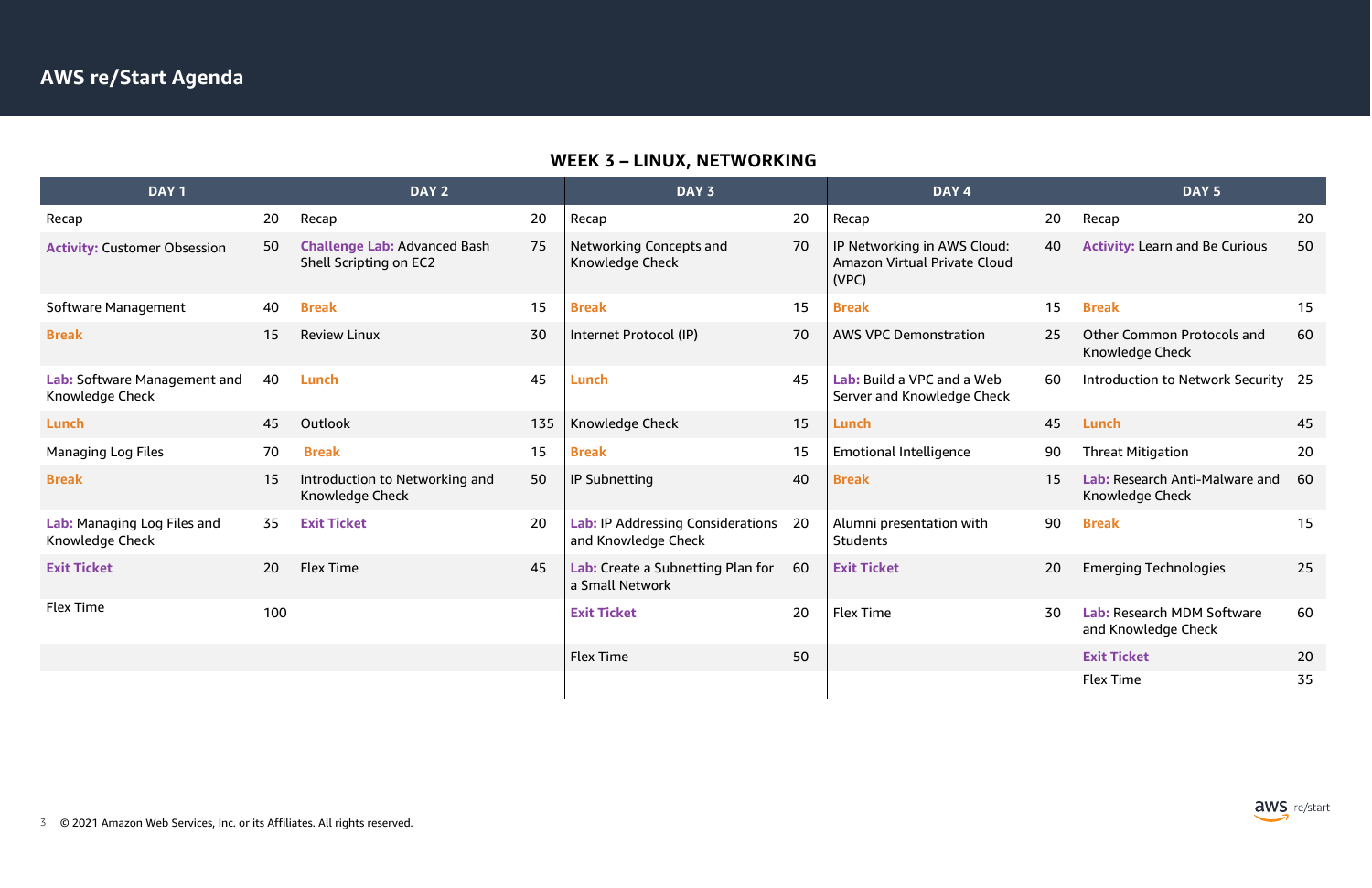# **WEEK 4 – NETWORKING, SECURITY**

|    | DAY <sub>4</sub>                                                        |    | DAY <sub>5</sub>                                    |    |
|----|-------------------------------------------------------------------------|----|-----------------------------------------------------|----|
| 20 | Recap                                                                   | 20 | Recap                                               | 20 |
| 60 | Security Life Cycle - Prevention:<br><b>Identity Management</b>         | 30 | <b>AWS CloudTrail and Knowledge</b><br><b>Check</b> | 30 |
| 15 | <b>Break</b>                                                            | 15 | <b>Break</b>                                        | 15 |
| 20 | Lab: Manage passwords and<br><b>Knowledge Check</b>                     | 45 | <b>AWS Config and Knowledge</b><br>Check            | 35 |
| 40 | <b>AWS Identity and Access</b><br>Management (IAM) and<br>Demonstration | 50 | Security Life Cycle - Response                      | 45 |
| 45 | Lunch                                                                   | 45 | Lunch                                               | 45 |
| 35 | Lab: Introduction to IAM and<br>Knowledge Check                         | 55 | Lab: Incident Response and<br>Knowledge Check       | 45 |
| 55 | Security Life Cycle - Detection                                         | 85 | Security Life Cycle - Analysis                      | 45 |
| 35 | <b>Break</b>                                                            | 15 | <b>Break</b>                                        | 15 |
| 15 | Lab: Detect malware                                                     | 30 | Lab: Monitor a system and<br>Knowledge Check        | 45 |
| 75 | Lab: Social engineering                                                 | 30 | <b>Activity: Earn Trust</b>                         | 50 |
| 20 | Lab: Penetration testing and<br>Knowledge Check                         | 60 | <b>Exit Ticket</b>                                  | 20 |
| 15 | <b>Exit Ticket</b>                                                      | 20 | <b>Flex Time</b>                                    | 40 |
|    |                                                                         |    |                                                     |    |



| DAY <sub>1</sub>                                |    | DAY <sub>2</sub>                                                  |    | DAY 3                                                                         |    | DAY 4                                                            |    | DAY <sub>5</sub>                              |    |
|-------------------------------------------------|----|-------------------------------------------------------------------|----|-------------------------------------------------------------------------------|----|------------------------------------------------------------------|----|-----------------------------------------------|----|
| Recap                                           | 20 | Recap                                                             | 20 | Recap                                                                         | 20 | Recap                                                            | 20 | Recap                                         | 20 |
| <b>Review Networking</b>                        | 30 | <b>Introduction to Security</b>                                   | 35 | Lab: Security Architecture and<br>Knowledge Check                             | 60 | Security Life Cycle - Prevention:<br><b>Identity Management</b>  | 30 | AWS CloudTrail and Knowledge<br>Check         | 30 |
| <b>Break</b>                                    | 15 | <b>Break</b>                                                      | 15 | <b>Break</b>                                                                  | 15 | <b>Break</b>                                                     | 15 | <b>Break</b>                                  | 15 |
| <b>Digital Presence</b>                         | 95 | Lab: Connecting to Vocareum<br>cloud labs                         | 30 | <b>AWS Security Groups and</b><br>Knowledge Check                             | 20 | Lab: Manage passwords and<br>Knowledge Check                     | 45 | AWS Config and Knowledge<br>Check             | 35 |
| Lunch                                           | 45 | Lab: Increase your security<br>awareness and Knowledge Check      | 60 | Security Life Cycle - Prevention:<br>Network Hardening and<br>Knowledge Check | 40 | AWS Identity and Access<br>Management (IAM) and<br>Demonstration | 50 | Security Life Cycle - Response                | 45 |
| Interview settings (lecture)                    | 35 | Lunch                                                             | 45 | Lunch                                                                         | 45 | Lunch                                                            | 45 | Lunch                                         | 45 |
| Interview process (lecture)                     | 50 | Security Life Cycle - Prevention:<br><b>Network Discovery</b>     | 40 | Security Life Cycle - Prevention:<br>Data Security                            | 35 | Lab: Introduction to IAM and<br>Knowledge Check                  | 55 | Lab: Incident Response and<br>Knowledge Check | 45 |
| <b>Interview Practice</b>                       | 45 | Lab: Interpret scanning results and<br>Knowledge Check            | 45 | Lab: Protect Data and Knowledge<br>Check                                      | 55 | Security Life Cycle - Detection                                  | 85 | Security Life Cycle - Analysis                | 45 |
| <b>Break</b>                                    | 15 | <b>Break</b>                                                      | 15 | Security Life Cycle - Prevention:<br>Public Key Infrastructure                | 35 | <b>Break</b>                                                     | 15 | <b>Break</b>                                  | 15 |
| Presentation from future peers at 45<br>company |    | Security Life Cycle - Prevention:<br><b>Systems Hardening</b>     | 30 | <b>Break</b>                                                                  | 15 | Lab: Detect malware                                              | 30 | Lab: Monitor a system and<br>Knowledge Check  | 45 |
| <b>Exit Ticket</b>                              | 20 | Lab: Harden servers and<br>workstations and Knowledge Check       | 60 | Lab: Configure a PKI and<br>Knowledge Check                                   | 75 | Lab: Social engineering                                          | 30 | <b>Activity: Earn Trust</b>                   | 50 |
| <b>Flex Time</b>                                | 45 | Security Life Cycle - Prevention:<br><b>Security Architecture</b> | 30 | <b>Exit Ticket</b>                                                            | 20 | Lab: Penetration testing and<br>Knowledge Check                  | 60 | <b>Exit Ticket</b>                            | 20 |
|                                                 |    | <b>Exit Ticket</b>                                                | 20 | <b>Flex Time</b>                                                              | 15 | <b>Exit Ticket</b>                                               | 20 | Flex Time                                     | 40 |
|                                                 |    | Flex Time                                                         | 5  |                                                                               |    |                                                                  |    |                                               |    |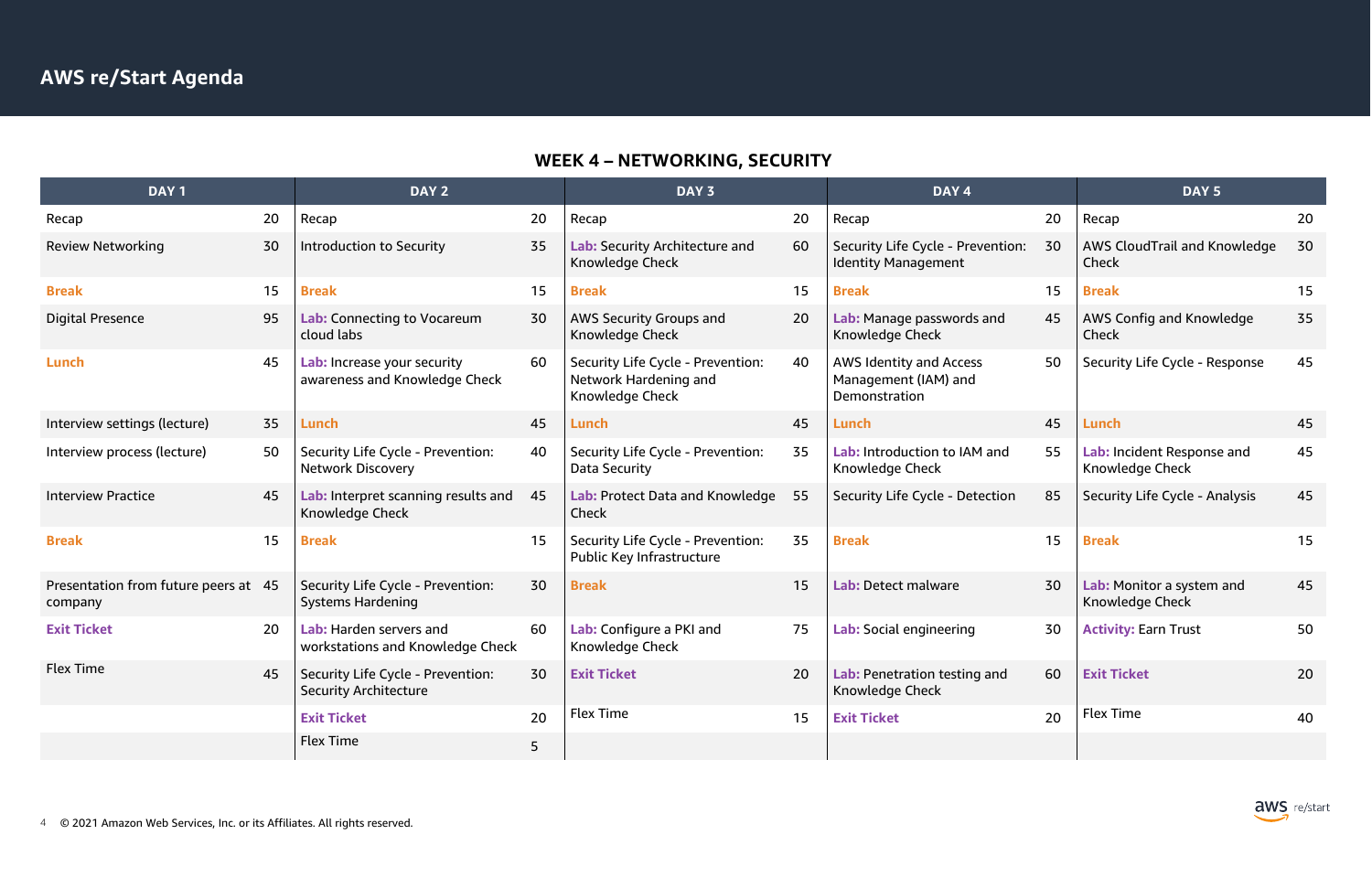

# **WEEK 5 – SECURITY, PYTHON PROGRAMMING**

| DAY <sub>1</sub>                                                    |    | DAY 2                                                              |    | DAY 3                                                                               |    | DAY 4                                                                      |     | DAY <sub>5</sub>                                                                                           |     |
|---------------------------------------------------------------------|----|--------------------------------------------------------------------|----|-------------------------------------------------------------------------------------|----|----------------------------------------------------------------------------|-----|------------------------------------------------------------------------------------------------------------|-----|
| Recap                                                               | 20 | Recap                                                              | 20 | Recap                                                                               | 20 | Recap                                                                      | 20  | Recap                                                                                                      | 20  |
| <b>AWS Trusted Advisor and</b><br>Knowledge Check                   | 60 | Introduction to Programming -<br>What is Programming?              | 25 | Lab: Categorize values                                                              | 60 | Lab: Create a git repository and<br>Knowledge Check                        | 75  | Meet future peers at company                                                                               | 45  |
| <b>Break</b>                                                        | 15 | <b>AWS Cloud 9 Instructor</b><br>Demonstration                     | 30 | Introduction to Programming -<br><b>Combine Values into Composite</b><br>Data Types | 15 | <b>Break</b>                                                               | 15  | <b>Break</b>                                                                                               | 15  |
| Best Practices for Opening an<br>AWS Account and Knowledge<br>Check | 35 | <b>Break</b>                                                       | 15 | Lab: Composite data types                                                           | 60 | Introduction to Python                                                     | 30  | Lab: Working with the string<br>sequence and numeric weight of<br>insulin in python and Knowledge<br>Check | 60  |
| <b>AWS Security Compliance</b><br>Program and Knowledge Check       | 35 | Lab: Hello World                                                   | 60 | <b>Break</b>                                                                        | 15 | Lab: Preparing to analyze insulin 45<br>with Python and Knowledge<br>Check |     | <b>Interview Practice</b>                                                                                  | 45  |
| Lunch                                                               | 45 | Introduction to Programming -<br>Categorize a Value as a Data Type | 20 | Introduction to Programming -<br><b>Functions</b>                                   | 25 | Lunch                                                                      | 45  | Lunch                                                                                                      | 45  |
| AWS Security Resources and<br>Knowledge Check                       | 35 | Lunch                                                              | 45 | Introduction to Programming -<br>Follow the Execution Path of a<br>Program          | 15 | <b>Activity: Have a Backbone</b>                                           | 50  | <b>Flow Control</b>                                                                                        | 145 |
| <b>Review Security</b>                                              | 30 | Lab: Numeric data types                                            | 80 | Lunch                                                                               | 45 | <b>Break</b>                                                               | 15  | <b>Break</b>                                                                                               | 15  |
| <b>Break</b>                                                        | 15 | Lab: String data type                                              | 60 | <b>Lab: Conditionals</b>                                                            | 60 | <b>Python Basics</b>                                                       | 165 | Lab: Calculating the net charge<br>of insulin using python lists and<br>loops and Knowledge Check          | 55  |
| <b>Interview Practice</b>                                           | 45 | <b>Break</b>                                                       | 15 | Lab: Loops                                                                          | 60 | <b>Exit Ticket</b>                                                         | 20  | <b>Exit Ticket</b>                                                                                         | 20  |
| <b>Hiring Process</b>                                               | 60 | Lab: List, tuple, dictionary                                       | 60 | <b>Break</b>                                                                        | 15 |                                                                            |     |                                                                                                            |     |
| <b>Exit Ticket</b>                                                  | 20 | <b>Exit Ticket</b>                                                 | 20 | Introduction to Programming -<br><b>Version Control</b>                             | 30 |                                                                            |     |                                                                                                            |     |
| Flex Time                                                           | 35 |                                                                    |    | <b>Exit Ticket</b>                                                                  | 20 |                                                                            |     |                                                                                                            |     |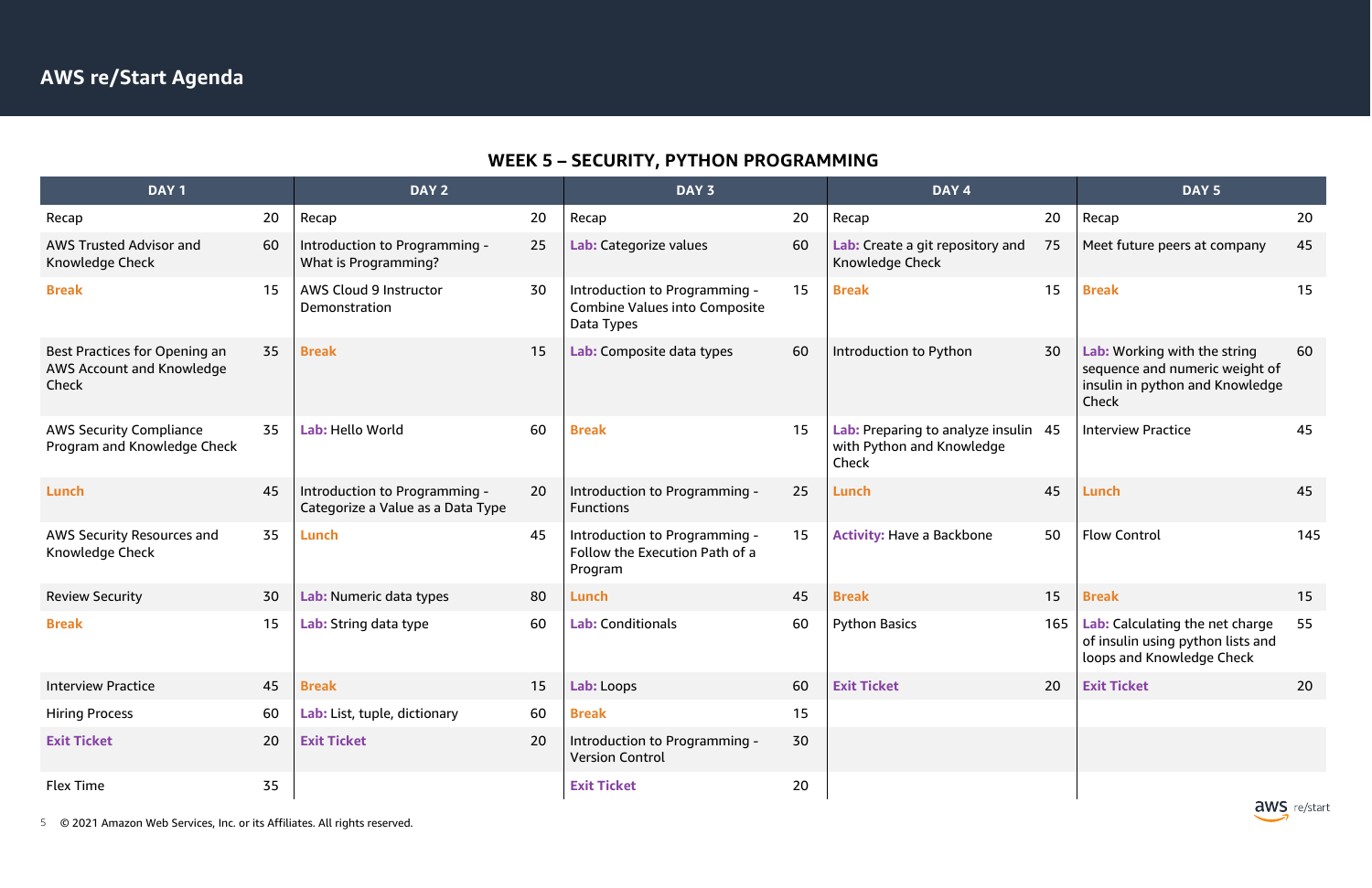## **WEEK 6 – PYTHON PROGRAMMING, DATABASES**

| DAY <sub>1</sub>                                                                                  |     | DAY 2                                                                |    | DAY 3                                                                            |    | DAY <sub>4</sub>                                |    | DAY <sub>5</sub>                                                   |    |
|---------------------------------------------------------------------------------------------------|-----|----------------------------------------------------------------------|----|----------------------------------------------------------------------------------|----|-------------------------------------------------|----|--------------------------------------------------------------------|----|
| Recap                                                                                             | 20  | Recap                                                                | 20 | Recap                                                                            | 20 | Recap                                           | 20 | Recap                                                              | 20 |
| <b>Functions</b>                                                                                  | 80  | <b>Python for System Administration</b>                              | 80 | Knowledge Check (Debugging)                                                      | 15 | <b>Challenge lab: Python</b>                    | 60 | Lab: An Intro to databases and<br>Knowledge Check                  | 65 |
| <b>Break</b>                                                                                      | 15  | <b>Break</b>                                                         | 15 | <b>DevOps and Continuous</b><br>Integration                                      | 40 | <b>Break</b>                                    | 15 | <b>Creating Tables and Learning</b><br><b>Different Data Types</b> | 90 |
| Lab: Use functions to implement<br>a Caesar Cipher and Knowledge<br>Check                         | 105 | Lab: System Administration with<br><b>Python and Knowledge Check</b> | 75 | <b>Break</b>                                                                     | 15 | <b>Review Python</b>                            | 30 | <b>Break</b>                                                       | 15 |
| Lunch                                                                                             | 45  | Lunch                                                                | 45 | Lab: Evaluate a DevOps tool                                                      | 45 | <b>Exploring Cloud Job Postings</b>             | 90 | Lab: Creating tables and data<br>types and Knowledge Check         | 30 |
| <b>Mods and Libraries</b>                                                                         | 80  | Debugging and Testing                                                | 70 | Lunch                                                                            | 45 | Lunch                                           | 45 | Lunch                                                              | 45 |
| <b>Break</b>                                                                                      | 15  | Lab: Using the Debugger                                              | 45 | Lab: Explore the value of<br>automation                                          | 45 | <b>Explore Cloud Job Postings</b><br>discussion | 45 | <b>Interview Practice</b>                                          | 45 |
| Lab: File handlers and modules<br>for retrieving information about<br>insulin and Knowledge Check | 55  | <b>Break</b>                                                         | 15 | <b>Break</b>                                                                     | 15 | <b>Introduction to Databases</b>                | 40 | <b>Break</b>                                                       | 15 |
| <b>Exit Ticket</b>                                                                                | 20  | Lab: Debugging Hello World and<br>Caesar Cipher                      | 90 | Lab: Compare and contrast<br>automation and orchestration and<br>Knowledge Check | 60 | <b>Break</b>                                    | 15 | Inserting Data into a Database                                     | 55 |
| Flex Time                                                                                         | 15  | <b>Exit Ticket</b>                                                   | 20 | <b>Configuration Management and</b><br>Knowledge Check                           | 70 | Lab: Installing the pub1<br>database            | 30 | Lab: Inserting Data and<br>Knowledge Check                         | 40 |
|                                                                                                   |     |                                                                      |    | <b>Fact finding exercise: Python</b>                                             | 75 | <b>Exit Ticket</b>                              | 20 | <b>Exit Ticket</b>                                                 | 20 |
|                                                                                                   |     |                                                                      |    | <b>Exit Ticket</b>                                                               | 20 | <b>Flex Time</b>                                | 40 | <b>Flex Time</b>                                                   | 10 |

|    | DAY <sub>4</sub>                                |    | DAY <sub>5</sub>                                                   |    |
|----|-------------------------------------------------|----|--------------------------------------------------------------------|----|
| 20 | Recap                                           | 20 | Recap                                                              | 20 |
| 15 | <b>Challenge lab: Python</b>                    | 60 | Lab: An Intro to databases and<br>Knowledge Check                  | 65 |
| 40 | <b>Break</b>                                    | 15 | <b>Creating Tables and Learning</b><br><b>Different Data Types</b> | 90 |
| 15 | <b>Review Python</b>                            | 30 | <b>Break</b>                                                       | 15 |
| 45 | <b>Exploring Cloud Job Postings</b>             | 90 | Lab: Creating tables and data<br>types and Knowledge Check         | 30 |
| 45 | Lunch                                           | 45 | Lunch                                                              | 45 |
| 45 | <b>Explore Cloud Job Postings</b><br>discussion | 45 | <b>Interview Practice</b>                                          | 45 |
| 15 | <b>Introduction to Databases</b>                | 40 | <b>Break</b>                                                       | 15 |
| 60 | <b>Break</b>                                    | 15 | Inserting Data into a Database                                     | 55 |
| 70 | Lab: Installing the pub1<br>database            | 30 | Lab: Inserting Data and<br>Knowledge Check                         | 40 |
| 75 | <b>Exit Ticket</b>                              | 20 | <b>Exit Ticket</b>                                                 | 20 |
| 20 | <b>Flex Time</b>                                | 40 | <b>Flex Time</b>                                                   | 10 |

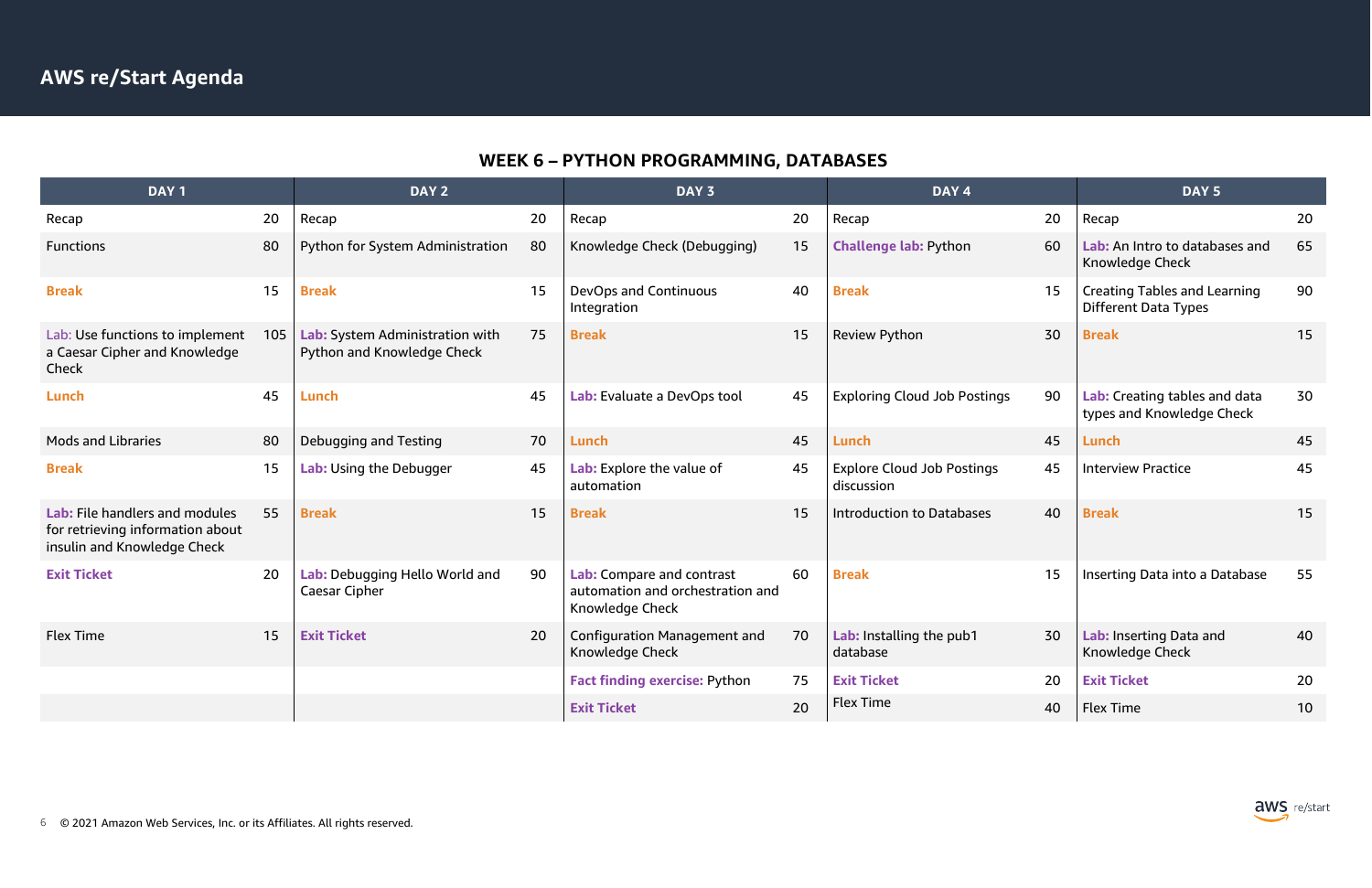

#### **WEEK 7 – DATABASES**

| DAY <sub>1</sub>                                           |     | DAY <sub>2</sub>                                            |    | DAY <sub>3</sub>                                                       |     | DAY <sub>4</sub>                                         |    | DAY <sub>5</sub>                      |     |
|------------------------------------------------------------|-----|-------------------------------------------------------------|----|------------------------------------------------------------------------|-----|----------------------------------------------------------|----|---------------------------------------|-----|
| Recap                                                      | 20  | Recap                                                       | 20 | Recap                                                                  | 20  | Recap                                                    | 20 | Recap                                 | 20  |
| Selecting Data from a Database                             | 90  | Lab: Performing a Conditional<br>Search and Knowledge Check | 45 | Lab: Retrieving data from multiple 55<br>tables and Knowledge Check    |     | Knowledge Check (Dynamo DB)                              | 15 | Networking (soft skills)<br>Continued | 100 |
| <b>Break</b>                                               | 15  | <b>Break</b>                                                | 15 | <b>Break</b>                                                           | 15  | <b>Fact finding exercise: Databases 60</b><br>and Review |    | <b>Break</b>                          | 15  |
| Lab: Selecting data from a<br>database and Knowledge Check | 35  | <b>Working with Functions</b>                               | 60 | <b>Transactions and Tables</b>                                         | 130 | <b>Break</b>                                             | 15 | <b>Interview Practice</b>             | 45  |
| <b>Resume Creation (Lecture)</b>                           | 35  | Lunch                                                       | 45 | Lunch                                                                  | 45  | <b>Challenge lab: Build and Access</b><br>an RDS Server  | 90 | Lunch                                 | 45  |
| Lunch                                                      | 45  | Lab: Working with functions and<br>Knowledge Check          | 60 | <b>Lab: Transactions and Tables and</b><br>Knowledge Check             | 40  | Lunch                                                    | 45 | <b>Networking Event</b>               | 180 |
| Work on Resume                                             | 45  | <b>Organizing Data</b>                                      | 55 | <b>Amazon RDS and Demonstration</b>                                    | 45  | <b>Review Databases</b>                                  | 30 | <b>Exit Ticket</b>                    | 20  |
| <b>Break</b>                                               | 15  | <b>Break</b>                                                | 15 | <b>Break</b>                                                           | 15  | Work on Resume                                           | 45 | <b>Flex Time</b>                      | 25  |
| Performing a Conditional Search                            | 130 | Lab: Organizing Data and<br>Knowledge Check                 | 50 | Lab: Build Your DB Server and<br>Interact with your DB using an<br>App | 45  | <b>Break</b>                                             | 15 |                                       |     |
| <b>Exit Ticket</b>                                         | 20  | <b>Retrieving Data from Multiple</b><br><b>Tables</b>       | 40 | Knowledge Check (Amazon RDS)                                           | 15  | Networking (soft skills)                                 | 95 |                                       |     |
|                                                            |     | <b>Exit Ticket</b>                                          | 20 | Amazon Dynamo DB and<br>Demonstration                                  | 25  | <b>Exit Ticket</b>                                       | 20 |                                       |     |
|                                                            |     | <b>Flex Time</b>                                            | 25 | <b>Exit Ticket</b>                                                     | 20  |                                                          |    |                                       |     |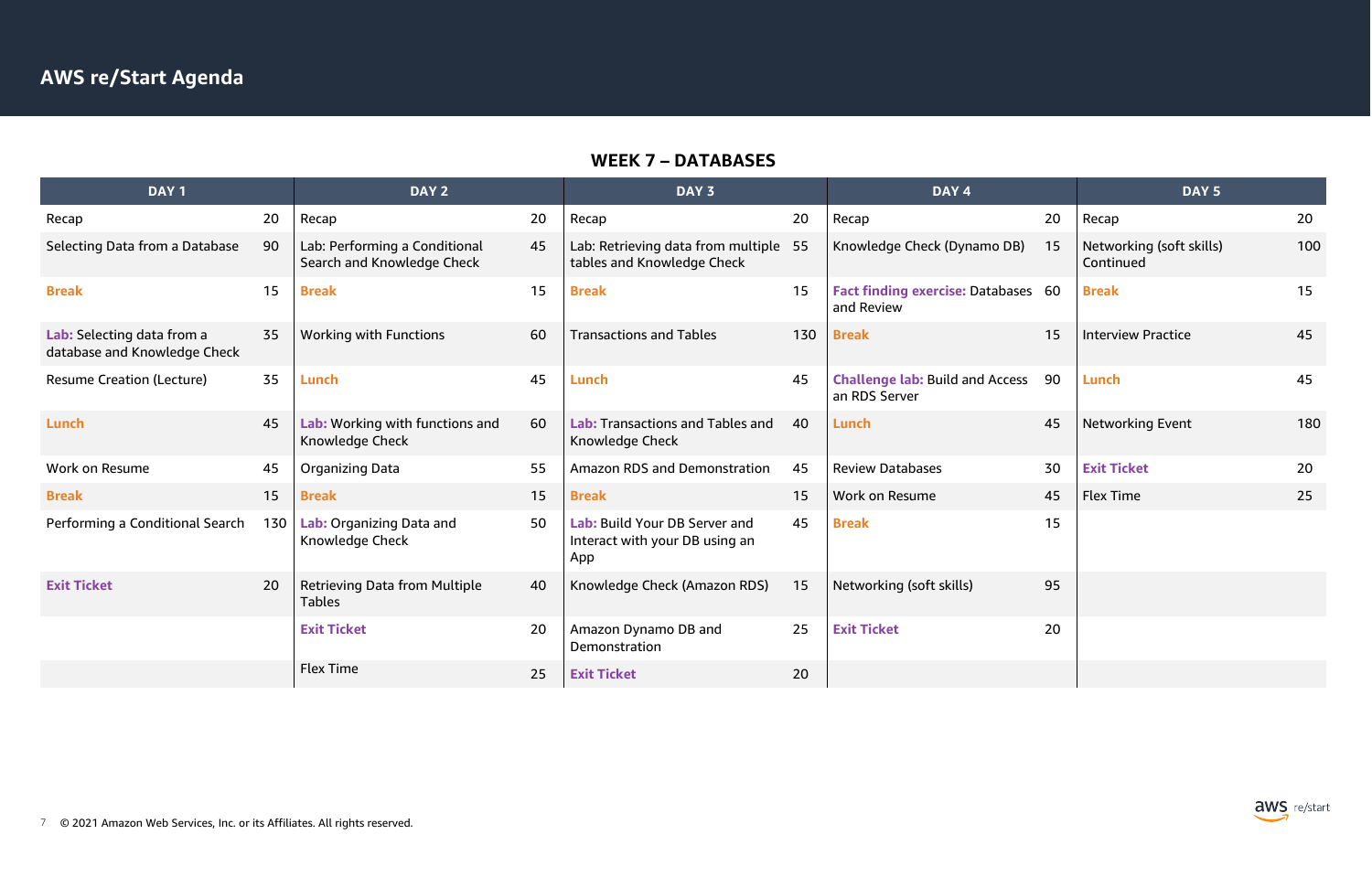## **WEEK 8 – JUMPSTART ON AWS (JAWS)**

*AWS Architecture, Systems Operations Overview, Tooling and Automation, Compute (Servers)*

| DAY <sub>1</sub>                                          |     | DAY <sub>2</sub>                                                    |    | DAY 3                                                                          |    | DAY 4                                                                  |    | DAY <sub>5</sub>                             |    |
|-----------------------------------------------------------|-----|---------------------------------------------------------------------|----|--------------------------------------------------------------------------------|----|------------------------------------------------------------------------|----|----------------------------------------------|----|
| Recap                                                     | 20  | Recap                                                               | 20 | Recap                                                                          | 20 | Recap                                                                  | 20 | Recap                                        | 20 |
| Technical thought process                                 | 185 | <b>Fact Finding exercise: Well-</b><br><b>Architected Framework</b> | 60 | <b>Teamwork and Collaboration</b><br>(Continued)                               | 90 | Café Activity: Install and use the 90<br>AWS CLI and Knowledge Check   |    | Work on Resume                               | 45 |
| <b>Break</b>                                              | 15  | <b>Break</b>                                                        | 15 | <b>Break</b>                                                                   | 15 | <b>Break</b>                                                           | 15 | <b>Break</b>                                 | 15 |
| <b>AWS Cloud Adoption Framework</b>                       | -25 | Knowledge Check (Well-<br>Architected)                              | 15 | <b>Introduce Systems Operations</b>                                            | 15 | <b>Review Systems Operations</b>                                       | 15 | <b>Interview Practice</b>                    | 45 |
| Lunch                                                     | 45  | <b>Review Well Architected</b>                                      | 15 | <b>Activity: Troubleshooting</b><br>Knowledge Base Introduction                | 15 | <b>Introduce Tooling and</b><br><b>Automation</b>                      | 10 | Lunch                                        | 45 |
| <b>AWS Well-Architected</b><br>Framework (WAF)            | 30  | <b>Work on Resume</b>                                               | 45 | Lunch                                                                          | 45 | <b>AWS Systems Manager</b>                                             | 30 | <b>Introduce Compute (Servers)</b>           | 10 |
| Deep Dive WAF Principles                                  | 20  | Lunch                                                               | 45 | <b>Understanding Systems</b><br><b>Operations</b>                              | 60 | Lunch                                                                  | 45 | Computing on AWS and<br>Demonstration        | 90 |
| <b>Break</b>                                              | 15  | <b>Teamwork and Collaboration</b>                                   | 65 | <b>Break</b>                                                                   | 15 | Lab: Using AWS Systems<br>Manager                                      | 30 | <b>Break</b>                                 | 15 |
| Understanding Reliability and<br><b>High Availability</b> | 20  | <b>Break</b>                                                        | 15 | <b>AWS Identity and Access</b><br>Management (IAM) Review and<br>Demonstration | 90 | Administration and<br>Development Tools                                | 25 | <b>Managing Your AWS Instances</b>           | 75 |
| Example of Transitioning a Data<br>Center to the Cloud    | 30  | <b>Teamwork and Collaboration</b><br>(Continued)                    | 90 | <b>AWS Command Line Interface</b><br>(AWS CLI)                                 | 75 | Hosting a Static Website on<br>Amazon S3                               | 15 | Lab: Creating Amazon EC2<br><b>Instances</b> | 50 |
| <b>Exit Ticket</b>                                        | 20  | <b>Exit Ticket</b>                                                  | 20 | <b>Exit Ticket</b>                                                             | 20 | <b>Break</b>                                                           | 15 | <b>Exit Ticket</b>                           | 20 |
| Flex Time                                                 | 5   | <b>Flex Time</b>                                                    | 45 |                                                                                |    | Café Activity: Create a website<br>on Amazon S3 and Knowledge<br>Check | 90 | <b>Flex Time</b>                             | 20 |
|                                                           |     |                                                                     |    |                                                                                |    | <b>Review Tooling and</b><br><b>Automation</b>                         | 15 |                                              |    |
|                                                           |     |                                                                     |    |                                                                                |    | <b>Exit Ticket</b>                                                     | 35 |                                              |    |

8 © 2021 Amazon Web Services, Inc. or its Affiliates. All rights reserved.

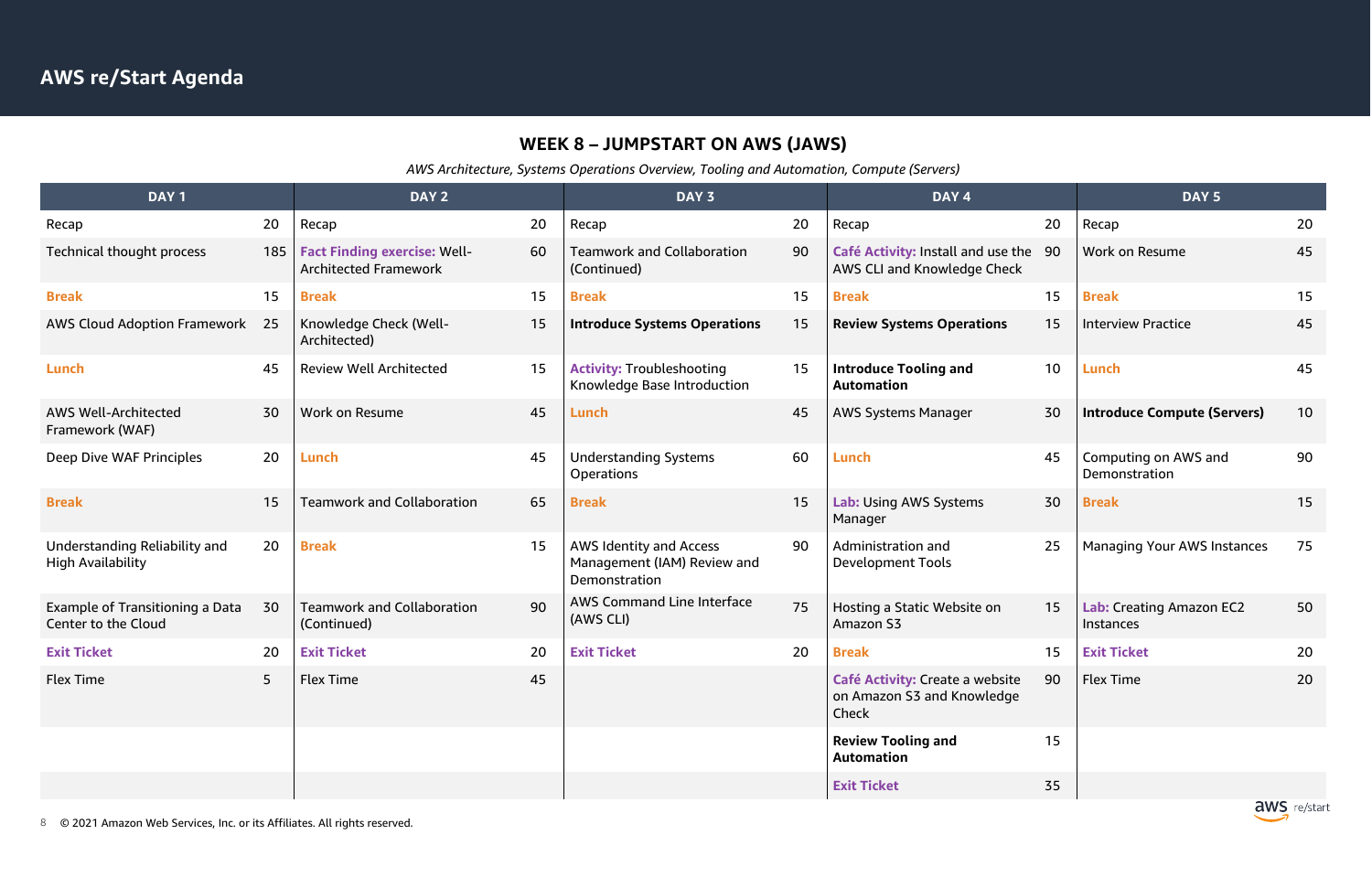## **WEEK 9 – JUMPSTART ON AWS (JAWS)**

*Compute (Servers), Compute (Scaling and Name Resolution), Compute (Containers and Serverless), Compute (Databases)*

|    | DAY <sub>4</sub>                                            |     | DAY <sub>5</sub>                                         |    |
|----|-------------------------------------------------------------|-----|----------------------------------------------------------|----|
| 20 | Recap                                                       | 20  | Recap                                                    | 20 |
| 85 | <b>Fact Finding Exercise: Cloud</b><br><b>Foundations 1</b> | 90  | <b>Containers on AWS</b>                                 | 45 |
| 15 | <b>Break</b>                                                | 15  | <b>Break</b>                                             | 15 |
| 95 | <b>Introduce Compute (Containers</b><br>and Serverless)     | 10  | <b>AWS Step Functions</b>                                | 65 |
| 45 | <b>AWS Lambda</b>                                           | 30  | Café Activity: Working with AWS<br>Lambda                | 90 |
| 15 | Lunch                                                       | 45  | Lunch                                                    | 45 |
| 15 | <b>Challenge Lab: AWS Lambda</b>                            | 105 | Knowledge Check (Compute<br>[Containers and Serverless]) | 15 |
| 90 | <b>Break</b>                                                | 15  | <b>Review Compute (Containers</b><br>and Serverless)     | 15 |
| 15 | <b>APIs and REST</b>                                        | 30  | <b>Break</b>                                             | 15 |
| 15 | Amazon API Gateway                                          | 30  | <b>Introduce Compute (Databases)</b>                     | 30 |
| 20 | <b>Exit Ticket</b>                                          | 15  | Amazon Redshift                                          | 60 |
| 5  | <b>Flex Time</b>                                            | 30  | <b>Exit Ticket</b>                                       | 20 |
|    |                                                             |     | <b>Flex Time</b>                                         | 15 |
|    |                                                             |     |                                                          |    |



| DAY <sub>1</sub>                                      |    | DAY <sub>2</sub>                                                   |                | DAY 3                                                         |    | DAY <sub>4</sub>                                            |    | DAY <sub>5</sub>                                               |    |
|-------------------------------------------------------|----|--------------------------------------------------------------------|----------------|---------------------------------------------------------------|----|-------------------------------------------------------------|----|----------------------------------------------------------------|----|
| Recap                                                 | 20 | Recap                                                              | 20             | Recap                                                         | 20 | Recap                                                       | 20 | Recap                                                          | 20 |
| <b>Challenge lab: Linux EC2</b><br>Instance           | 75 | <b>Introduce Computing (Scaling and</b><br><b>Name Resolution)</b> | 15             | Leading the Automatic Scaling<br><b>Prediction Challenge</b>  | 85 | <b>Fact Finding Exercise: Cloud</b><br><b>Foundations 1</b> | 90 | <b>Containers on AWS</b>                                       | 45 |
| <b>Break</b>                                          | 15 | <b>Break</b>                                                       | 15             | <b>Break</b>                                                  | 15 | <b>Break</b>                                                | 15 | <b>Break</b>                                                   | 15 |
| <b>AWS Elastic Beanstalk</b>                          | 35 | <b>Elastic Load Balancing</b>                                      | 65             | Amazon Route 53 and<br>Demonstration                          | 95 | <b>Introduce Compute (Containers 10</b><br>and Serverless)  |    | <b>AWS Step Functions</b>                                      | 65 |
| Lunch                                                 | 45 | Lunch                                                              | 45             | Lunch                                                         | 45 | AWS Lambda                                                  | 30 | Café Activity: Working with AWS 90<br>Lambda                   |    |
| <b>Café Activity: Troubleshoot</b><br>create instance | 60 | <b>ELB Load Balancers and Listeners</b>                            | 80             | CloudFront                                                    | 15 | Lunch                                                       | 45 | Lunch                                                          | 45 |
| Knowledge Check (Compute<br>[Servers])                | 15 | <b>Break</b>                                                       | 15             | <b>Break</b>                                                  | 15 | <b>Challenge Lab: AWS Lambda</b>                            |    | 105   Knowledge Check (Compute<br>[Containers and Serverless]) | 15 |
| <b>Review Compute (Servers)</b>                       | 15 | Amazon EC2 Auto Scaling                                            | 80             | <b>Café Activity: Amazon Route 53</b><br>Failover             | 90 | <b>Break</b>                                                | 15 | <b>Review Compute (Containers</b><br>and Serverless)           | 15 |
| <b>Break</b>                                          | 15 | Lab: Scale and Load Balance Your<br>Architecture                   | 45             | Knowledge Check (Scaling and<br>Name Resolution)              | 15 | <b>APIs and REST</b>                                        | 30 | <b>Break</b>                                                   | 15 |
| <b>Networking Event</b>                               | 90 | <b>Lab: Using Auto Scaling</b>                                     | 45             | <b>Review Compute (Scaling and</b><br><b>Name Resolution)</b> | 15 | <b>Amazon API Gateway</b>                                   | 30 | <b>Introduce Compute (Databases)</b>                           | 30 |
| <b>Exit Ticket</b>                                    | 20 | <b>Exit Ticket</b>                                                 | 20             | <b>Exit Ticket</b>                                            | 20 | <b>Exit Ticket</b>                                          | 15 | Amazon Redshift                                                | 60 |
| Flex Time                                             | 45 | <b>Flex Time</b>                                                   | 5 <sup>5</sup> | <b>Flex Time</b>                                              | 5  | <b>Flex Time</b>                                            | 30 | <b>Exit Ticket</b>                                             | 20 |
|                                                       |    |                                                                    |                |                                                               |    |                                                             |    | <b>Flex Time</b>                                               | 15 |
|                                                       |    |                                                                    |                |                                                               |    |                                                             |    |                                                                |    |
|                                                       |    |                                                                    |                |                                                               |    |                                                             |    |                                                                |    |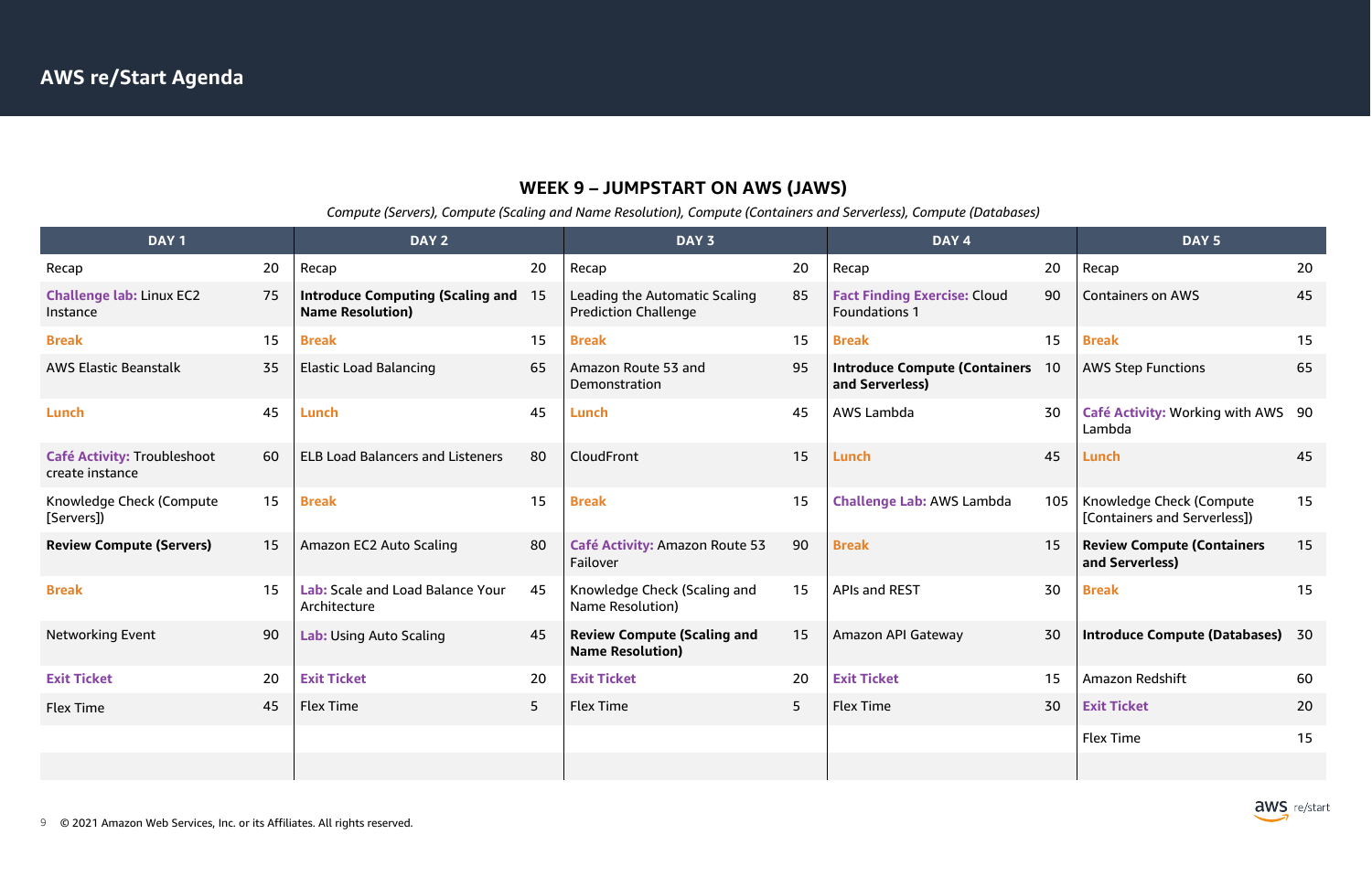## **WEEK 10 – JUMPSTART ON AWS (JAWS)**

*Compute (Databases), Networking, Storage and Archiving*

|     |    | DAY <sub>5</sub>                                          |    |
|-----|----|-----------------------------------------------------------|----|
|     | 20 | Recap                                                     | 20 |
|     | 50 | Lab: Managing Storage                                     | 50 |
|     | 15 | <b>Break</b>                                              | 15 |
|     | 60 | <b>AWS Storage Gateway</b>                                | 40 |
|     | 45 | <b>AWS Data Transfer and</b><br><b>Migration Services</b> | 45 |
|     | 15 | Lunch                                                     | 45 |
|     | 45 | <b>Challenge Lab: Amazon S3</b>                           | 75 |
| ier | 60 | <b>Break</b>                                              | 15 |
|     | 15 | Café Activity: Working with<br>Amazon S3                  | 90 |
|     | 10 | Knowledge Check (Storage and<br>Archiving)                | 15 |
| ٦e  | 60 | <b>Review Storage and Archiving</b>                       | 15 |
|     | 20 | <b>Exit Ticket</b>                                        | 20 |
|     | 35 | <b>Flex Time</b>                                          | 5  |



| DAY <sub>1</sub>                                  |    | DAY <sub>2</sub>                                    |    | DAY 3                                  |     | DAY 4                                          |    | DAY <sub>5</sub>                                   |    |
|---------------------------------------------------|----|-----------------------------------------------------|----|----------------------------------------|-----|------------------------------------------------|----|----------------------------------------------------|----|
| Recap                                             | 20 | Recap                                               | 20 | Recap                                  | 20  | Recap                                          | 20 | Recap                                              | 20 |
| Amazon Aurora                                     | 60 | Amazon VPC connectivity                             | 90 | Work on Resume                         | 45  | Lab: Working with EBS                          | 50 | Lab: Managing Storage                              | 50 |
| <b>Break</b>                                      | 15 | <b>Break</b>                                        | 15 | <b>Break</b>                           | 15  | <b>Break</b>                                   | 15 | <b>Break</b>                                       | 15 |
| <b>AWS Database Migration Service</b>             | 55 | Securing and Troubleshooting Your<br><b>Network</b> | 75 | <b>Elevator Pitch</b>                  | 65  | <b>Instance Store</b>                          | 60 | <b>AWS Storage Gateway</b>                         | 40 |
| Café Activity: Migrate to Amazon 80<br><b>RDS</b> |    | Lunch                                               | 45 | <b>Interview Practice</b>              | 45  | <b>Elastic File System</b>                     | 45 | AWS Data Transfer and<br><b>Migration Services</b> | 45 |
| Lunch                                             | 45 | Lab: Configuring a VPC                              | 50 | Lunch                                  | 45  | <b>Elastic File System</b><br>Demonstration    | 15 | Lunch                                              | 45 |
| Knowledge Check (Compute<br>[Databases])          | 15 | <b>Break</b>                                        | 15 | <b>Introduce Storage and Archiving</b> | 10  | Lunch                                          | 45 | <b>Challenge Lab: Amazon S3</b>                    | 75 |
| <b>Review Compute (Database</b><br>Services)      | 15 | Café Activity: Troubleshoot an<br>Amazon VPC        | 90 | <b>Cloud Storage Overview</b>          | 40  | Amazon Simple Storage Glacier                  | 60 | <b>Break</b>                                       | 15 |
| <b>Break</b>                                      | 15 | Knowledge Check (Networking)                        | 15 | <b>Break</b>                           | 15  | <b>Break</b>                                   | 15 | Café Activity: Working with<br>Amazon S3           | 90 |
| <b>Introduce Networking</b>                       | 10 | <b>Review Networking</b>                            | 15 | <b>Amazon Elastic Block Store</b>      | 105 | Amazon S3 Glacier<br>Demonstration             | 10 | Knowledge Check (Storage and<br>Archiving)         | 15 |
| Cloud Networking-Amazon VPC                       | 75 | <b>Exit Ticket</b>                                  | 20 | <b>Amazon EBS Demonstration</b>        | 20  | Deep Dive: Amazon S3 and the<br><b>AWS CLI</b> | 60 | <b>Review Storage and Archiving</b>                | 15 |
| <b>Exit Ticket</b>                                | 20 |                                                     |    | <b>Exit Ticket</b>                     | 20  | <b>Exit Ticket</b>                             | 20 | <b>Exit Ticket</b>                                 | 20 |
| Flex Time                                         | 25 |                                                     |    | <b>Flex Time</b>                       | 5   | <b>Flex Time</b>                               | 35 | <b>Flex Time</b>                                   | 5  |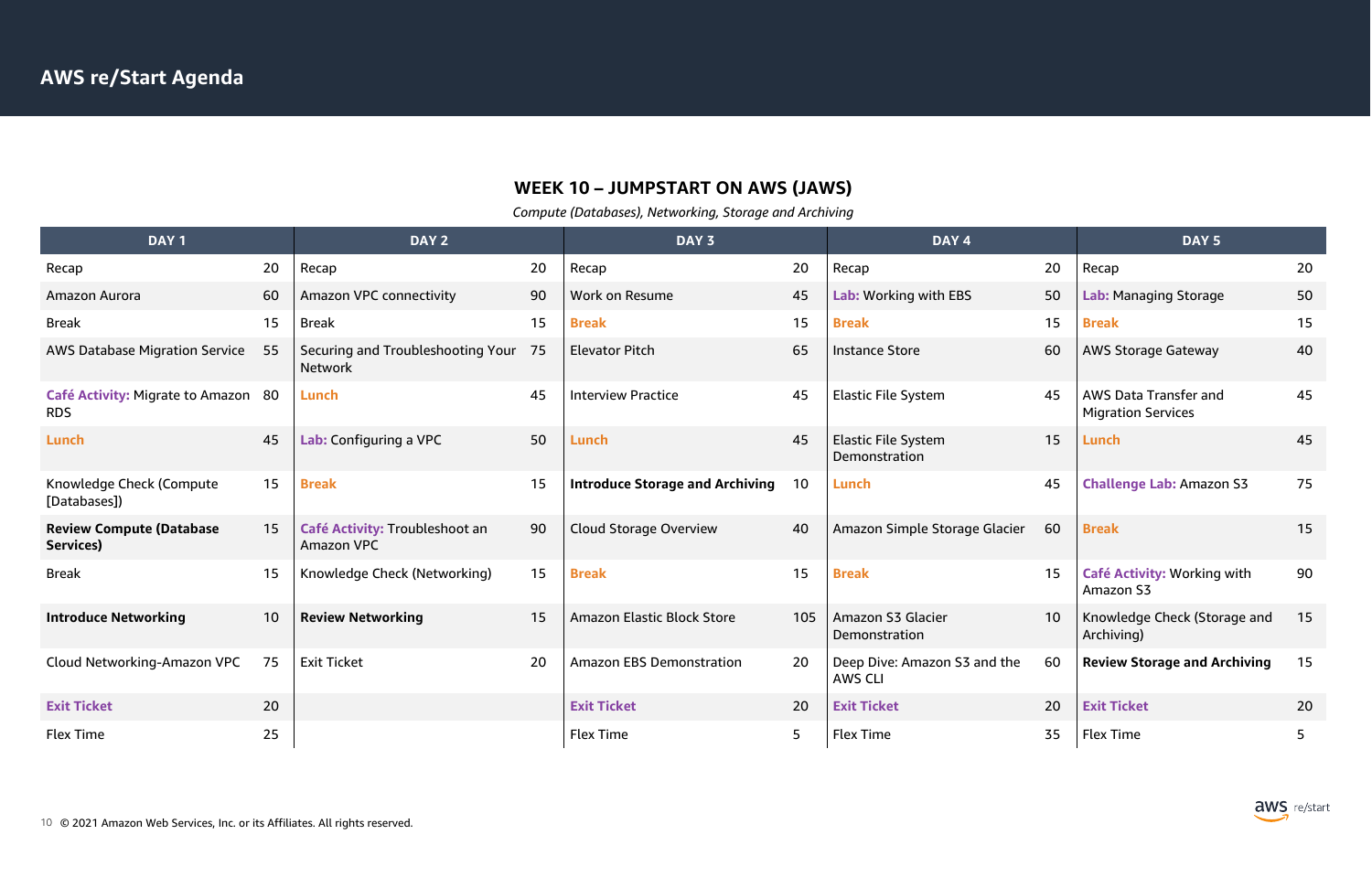## **WEEK 11 - JUMPSTART ON AWS (JAWS)**

*Monitoring and Security, Managing Resource Consumption, Creating Automated and Repeatable Deployments*

| DAY <sub>1</sub>                                        |    | DAY <sub>2</sub>                                                       |    | DAY 3                                                             |    | DAY <sub>4</sub>                                     |    | DAY <sub>5</sub>                                                                    |    |
|---------------------------------------------------------|----|------------------------------------------------------------------------|----|-------------------------------------------------------------------|----|------------------------------------------------------|----|-------------------------------------------------------------------------------------|----|
| Recap                                                   | 20 | Recap                                                                  | 20 | Recap                                                             | 20 | Recap                                                | 20 | Recap                                                                               | 20 |
| <b>Introduce Monitoring and</b><br><b>Security</b>      | 10 | Café Activity: Working with AWS<br>CloudTrail and Knowledge Check      | 90 | Café Activity: Optimize Utilization 60<br>and Knowledge Check     |    | Amazon EC2 Launch Templates                          | 75 | Troubleshoot with AWS<br>CloudFormation                                             | 60 |
| Amazon CloudWatch                                       | 75 | <b>Break</b>                                                           | 15 | <b>Break</b>                                                      | 15 | Amazon EC2 Launch Templates<br>Demonstration         | 15 | <b>Break</b>                                                                        | 15 |
| <b>Break</b>                                            | 15 | <b>Review Monitoring and Security</b>                                  | 15 | <b>Review Managing Resource</b><br><b>Consumption</b>             | 15 | <b>Break</b>                                         | 15 | Café Activity: Troubleshoot AWS 45<br><b>CloudFormation Deployments</b>             |    |
| Deep Dive: Amazon CloudWatch<br>- Logs and Events       | 60 | <b>Introduce Managing Resource</b><br><b>Consumption</b>               | 10 | <b>Fact Finding exercise: Cloud</b><br><b>Foundations 2</b>       | 75 | Infrastructure as Code                               | 30 | Lunch                                                                               | 45 |
| Lunch                                                   | 45 | Introduction to AWS Organizations                                      | 25 | Lunch                                                             | 45 | Introduction to JSON and YAML                        | 60 | <b>Fact Finding Exercise:</b><br>CloudFormation                                     | 60 |
| Lab: Monitoring your<br>applications and infrastructure | 65 | Lunch                                                                  | 45 | <b>Networking Event</b>                                           | 65 | Lunch                                                | 45 | <b>Break</b>                                                                        | 15 |
| <b>Break</b>                                            | 15 | Tagging                                                                | 35 | <b>Introduce Creating Automated</b><br>and Repeatable Deployments | 10 | <b>AWS CloudFormation</b>                            | 95 | <b>Challenge Lab: CloudFormation</b>                                                | 90 |
| <b>AWS CloudTrail</b>                                   | 75 | Lab: Managing Resources with<br>Tagging                                | 30 | <b>Break</b>                                                      | 15 | <b>Break</b>                                         | 15 | <b>Knowledge Check (Creating</b><br><b>Automated and Repeatable</b><br>Deployments) | 15 |
| AWS Service Integration with<br>Amazon Athena           | 30 | <b>Cost Management and Best</b><br>Practices and Billing Demonstration | 65 | <b>Creating Automated and</b><br><b>Repeatable Deployments</b>    | 45 | Lab: Automate Deployments<br>with AWS CloudFormation | 45 | <b>Review Automated and</b><br><b>Repeatable Deployments</b>                        | 15 |
| <b>Exit Ticket</b>                                      | 20 | <b>Break</b>                                                           | 15 | <b>AMI Building Strategy</b>                                      | 60 | <b>Exit Ticket</b>                                   | 20 | <b>Exit Ticket</b>                                                                  | 35 |
| <b>Flex Time</b>                                        | 20 | <b>AWS Support Services</b>                                            | 40 | <b>Exit Ticket</b>                                                | 20 | <b>Flex Time</b>                                     | 15 |                                                                                     |    |
|                                                         |    | <b>Exit Ticket</b>                                                     | 20 | <b>Flex Time</b>                                                  | 5  |                                                      |    |                                                                                     |    |
|                                                         |    | <b>Flex Time</b>                                                       | 25 |                                                                   |    |                                                      |    |                                                                                     |    |

11 © 2021 Amazon Web Services, Inc. or its Affiliates. All rights reserved.